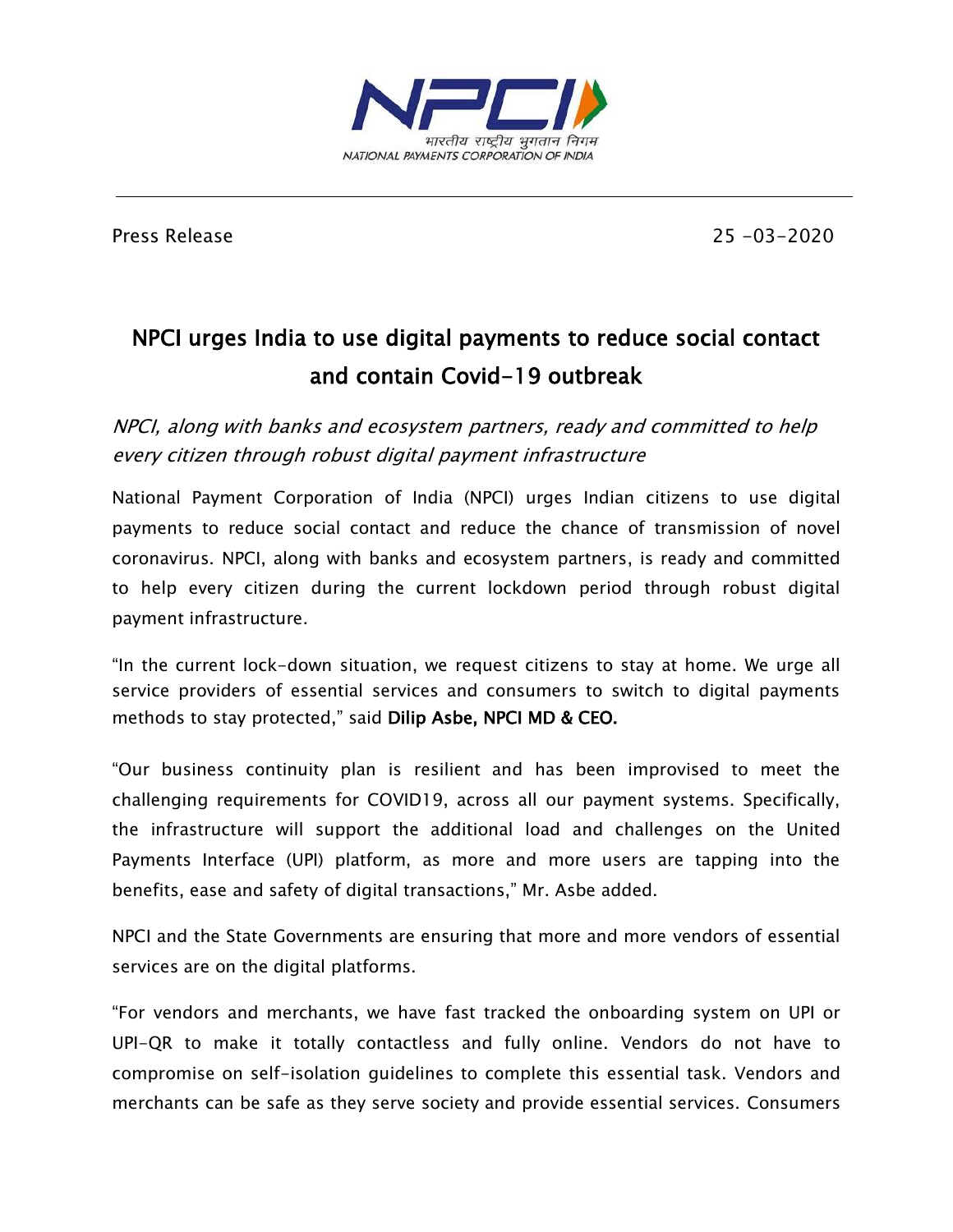can use UPI to pay for essential services and transfer money digitally without the risk of physical contact", Mr Asbe said.

NPCI, in line with Government and Regulators, has been endorsing adoption of digital payment among masses so as to maintain social distancing in this critical scenario.

NPCI's flagship product UPI allows users to transfer money on a real-time basis, across multiple bank accounts without revealing details of one's bank account to the other party. The simple, safe, cost-effective mobile-based payments system has become one of the most prominent forms of digital payments. For more details please visit [www.UPIChalega.com.](http://www.upichalega.com/)

## About NPCI

National Payments Corporation of India (NPCI) was incorporated in 2008 as an umbrella organization for operating retail payments and settlement systems in India. NPCI has created a robust payment and settlement infrastructure in the country. It has changed the way payments are made in India through a bouquet of retail payment products such as [RuPay card,](https://www.npci.org.in/product-overview/rupay-product-overview) [Immediate Payment Service \(IMPS\),](https://www.npci.org.in/product-overview/imps-product-overview) [Unified Payments](https://www.npci.org.in/product-overview/upi-product-overview)  [Interface \(UPI\),](https://www.npci.org.in/product-overview/upi-product-overview) [Bharat Interface for Money \(BHIM\),](https://www.npci.org.in/product-overview/bhim-product-overview) [BHIM Aadhaar,](https://www.npci.org.in/product-overview/bhim-aadhaar) [National Electronic](https://www.npci.org.in/netc)  [Toll Collection \(NETC](https://www.npci.org.in/netc) Fastag) and **Bharat BillPay**. NPCI also launched UPI 2.0 to offer a more secure and comprehensive services to consumers and merchants.

NPCI is focused on bringing innovations in the retail payment systems through use of technology and is relentlessly working to transform India into a digital economy. It is facilitating secure payments solutions with nationwide accessibility at minimal cost in furtherance of India's aspiration to be a fully digital society.

For more information, visit: <https://www.npci.org.in/>

## Corporate contact:

Swagata Gupta [swagata.gupta@npci.org.in](mailto:swagata.gupta@npci.org.in/) 98200 88951